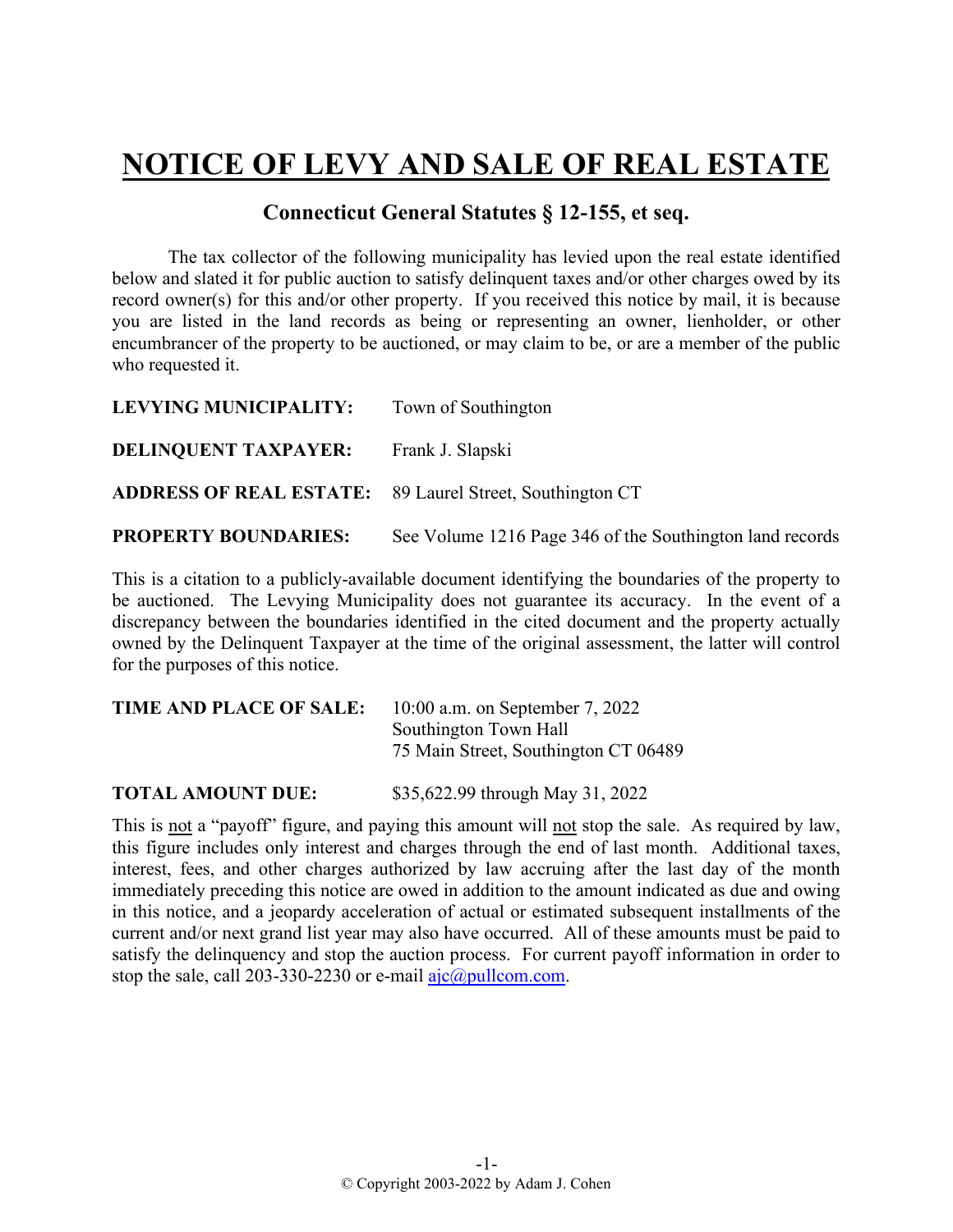**SURVIVING ENCUMBRANCES:** This property will be sold "free and clear" to the winning bidder subject only to: (1) taxes and water/sewer charges laid by the levying municipality which were not yet due and payable at the time of the levy, which is the date accompanying the signature on the first notice of this sale filed in the land records, except as are recovered from the sale; (2) the accrued taxes and water/sewer charges of any other governmental authority against this property; (3) any federal lien recorded until 30 days before the date which is six months after the auction date, except as extinguished pursuant to federal law; (4) easements, covenants and restrictions in favor of other parcels of land predating the time of the levy; (5) solely to the extent any of the delinquencies identified above was assessed on property other than the property to be sold, all encumbrances perfected before this notice was recorded; (6) interests exempt from levy and sale under the Constitution and laws of the United States; (7) the interest of any person or such person's predecessors in title for whom notice of the sale was not sent as required by law, and who had a right to such notice, and who did not in fact know of it within six months thereafter, until expiration of the limitation deadline in C.G.S. § 12-159b; (8) any monetary encumbrance recorded between June 10, 2022 and the date the first notice of this sale was filed in the land records, unless its holder is notified of the tax sale as required by law or in fact knew of it within six months thereafter; (9) any other interest not foreclosed by this tax sale procedure under state law; and (10) the effect of any federal, state, or local law and the restrictions and conditions in the tax sale notices and announced at the auction.

**PERSONS TO WHOM THIS NOTICE IS SENT:** The following persons are, or may claim to be, or may represent, the known holders of choate interests which will be affected by the sale. Absent payment in full before the auction or valid redemption within six months thereafter, the respective titles, mortgages, liens, restraints on alienation, and other encumbrances in this property in favor of all persons with actual or constructive notice thereof shall be extinguished.

Frank J. Slapski 89 Laurel Street Southington, CT 06489